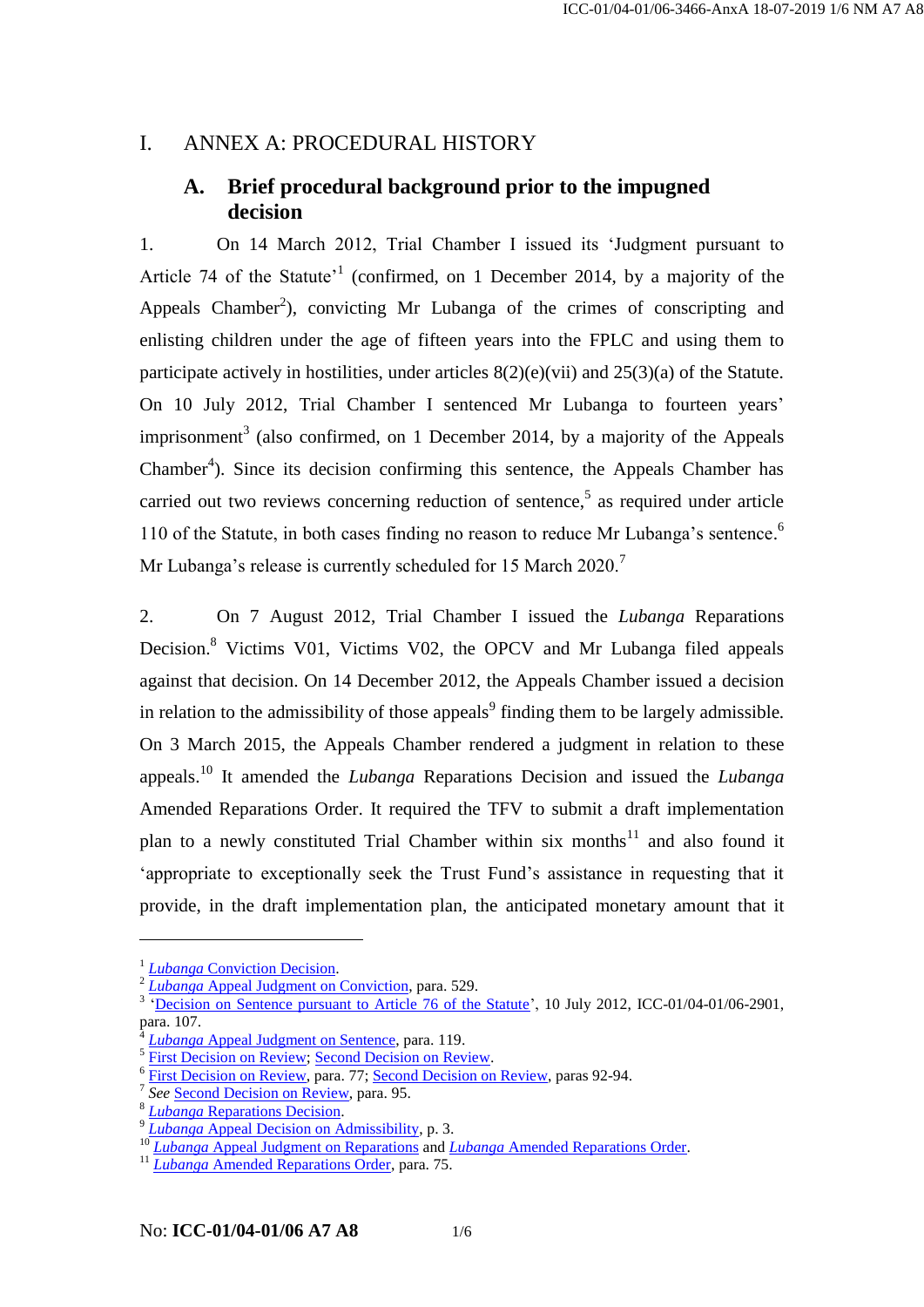considers necessary to remedy the harms by the crimes for which Mr Lubanga was convicted, based on information gathered during the consultation period leading up to the submission of the draft implementation plan'.<sup>12</sup> It stated that the trial chamber's decision on the amount of Mr Lubanga's liability for reparations would be appealable.<sup>13</sup>

3. On 17 March 2015, the case was referred to the Trial Chamber.<sup>14</sup>

4. On 9 February 2016, the Trial Chamber, having received the TFV's draft implementation plan and observations thereto, found that the plan was incomplete.<sup>15</sup> It instructed the TFV to 'begin the process of locating and identifying victims potentially eligible to benefit from the reparations and transmit the results of this process to the Chamber'.<sup>16</sup> In its subsequent submissions, the TFV expressed reservations with respect to the Trial Chamber's approach requiring the identification of victims.<sup>17</sup>

5. In its orders issued in the course of 2016, the Trial Chamber instructed the Registry to provide all the necessary assistance to the TFV and legal representatives of victims for the purpose of identifying victims potentially eligible for reparations,<sup>18</sup> and authorised the OPCV to participate in the ongoing identification process.<sup>19</sup> Several batches of requests for reparations were transmitted to the Trial Chamber, amounting to a total of 473 individual requests.<sup>20</sup> Other procedural developments

<sup>12</sup> *Lubanga* [Appeal Judgment on Reparations,](http://www.legal-tools.org/doc/c3fc9d/) para. 240.

<sup>&</sup>lt;sup>13</sup> *Lubanga* [Appeal Judgment on Reparations,](http://www.legal-tools.org/doc/c3fc9d/) para. 242.

<sup>&</sup>lt;sup>14</sup> 'Decision referring the case of *[The Prosecutor v. Thomas Lubanga Dyilo](http://www.legal-tools.org/doc/08204a/)* to Trial Chamber II', 17 March 2015, ICC-01/04-01/06-3131, p. 3.

<sup>&</sup>lt;sup>15</sup> [Order of 9 February 2016,](https://www.legal-tools.org/en/doc/8b7c4f/) paras  $3-10$ .

 $16 \overline{\text{Order of 9 February 2016, para. 15}}$  $16 \overline{\text{Order of 9 February 2016, para. 15}}$  $16 \overline{\text{Order of 9 February 2016, para. 15}}$ .

<sup>&</sup>lt;sup>17</sup> [First Submission of Victim Dossiers,](http://www.legal-tools.org/doc/0ba1b8/) paras 38-42, 43-77. See also Additional Programme [Information Filing,](http://www.legal-tools.org/doc/b0251c/) paras 94-97; [TFV's Request for Leave to Appeal.](http://www.legal-tools.org/doc/6fcbb6/)

<sup>&</sup>lt;sup>18</sup> [Order of 15 July 2016,](http://www.legal-tools.org/doc/e5077e/) para. 8, p. 7; [Order of 21 October 2016,](http://www.legal-tools.org/doc/196fd6/) paras 18-21, p. 10.

 $19 \overline{\text{Order of 21 October 2016}}$ , paras 18-21, p. 10.

<sup>&</sup>lt;sup>20</sup> [First Submission of Victim Dossiers;](http://www.legal-tools.org/doc/0ba1b8/) Second [Submission of Victim Dossiers;](http://www.legal-tools.org/doc/1e6d7c/) Third Submission of [Victim Dossiers;](http://www.legal-tools.org/doc/b1829d/) [Registry's First Transmission of Dossiers;](http://www.legal-tools.org/doc/af02be/) [Registry's Second Transmission of](http://www.legal-tools.org/doc/bba0be/)  [Dossiers;](http://www.legal-tools.org/doc/bba0be/) [Registry's Third Transmission of Dossiers;](http://www.legal-tools.org/doc/5a44d4/) [Registry's Fourth Transmission of Dossiers;](http://www.legal-tools.org/doc/f4589a/) ['Registry's Fifth Transmission of Dossiers;](http://www.legal-tools.org/doc/e69503/) [Registry's Sixth Transmission of Dossiers;](http://www.legal-tools.org/doc/4dab52/) [Registry's](http://www.legal-tools.org/doc/3f949e/)  [Seventh Transmission of Dossiers.](http://www.legal-tools.org/doc/3f949e/) The Appeals Chamber notes that the Impugned Decision consistently refers to the number of applicants as 473 (e.g., pages 3, 21, 23, 30, 70, and 111, and paragraphs 14, 27, 36, 44, 190, 239, and 279), and there are 473 applicants recorded in Table A of the confidential Annex II to the Impugned Decision. However, [Annex III to the Impugned Decision,](http://www.legal-tools.org/doc/e44d6d/) footnotes 45 and 47, refers to 476 applicants and 427 found to be eligible. The Appeals Chamber has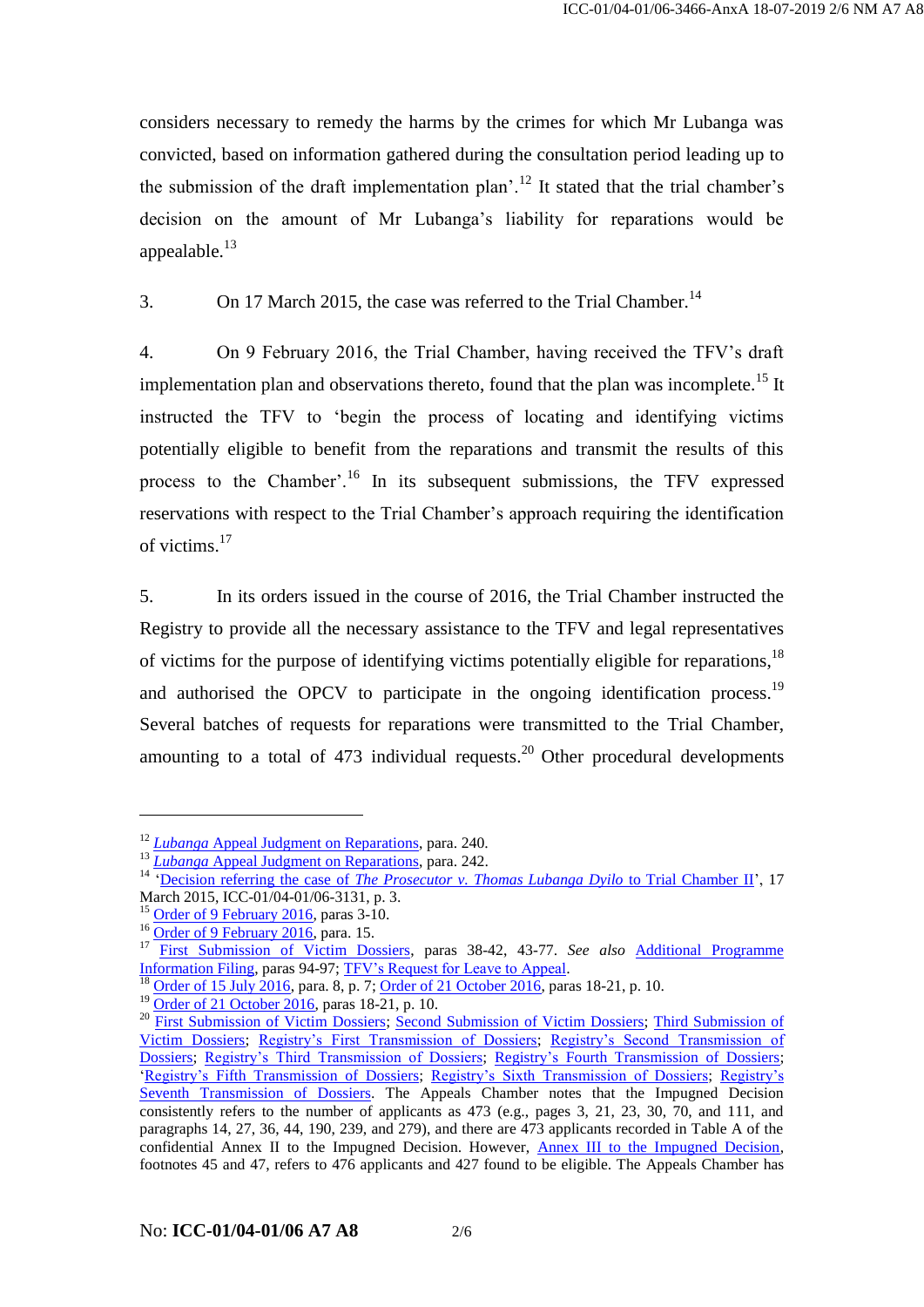included a hearing on 11 and 13 October  $2016<sup>21</sup>$  while on 13 July 2017, the Trial Chamber instructed the parties to provide it 'with an estimate of the current monetary value of the harms alleged by the direct and indirect victims, and to explain the methodology behind that estimate<sup>2</sup>.<sup>22</sup> It requested that they provide it with 'an estimate of the total number of direct and indirect victims, along with an explanation of the methodology behind that estimate<sup>2</sup>.<sup>23</sup> Submissions on this issue were received on 8 and 29 September 2017.<sup>24</sup>

6. On 15 December 2017, the Trial Chamber issued the first version of the Impugned Decision, with the corrected version issued on 21 December 2017. The Impugned Decision contained three annexes. The Trial Chamber held Mr Lubanga liable for reparations to the sum of USD 10,000,000 'which consists of his liability in respect of the 425 victims in the sample, amounting to USD 3,400,000, and his liability in respect of any other victims who may be identified, amounting to USD 6,600,000'; in respect of the latter, it found that the '425 victims are only a sample of the potentially eligible victims and that hundreds and possibly thousands more victims suffered harm as a consequence of the crimes of which Mr Lubanga was convicted'.<sup>25</sup> Mr Lubanga was determined to be indigent at the time of the decision.<sup>26</sup> The Trial Chamber directed the TFV to file 'submissions on the possibility of continuing to seek and identify victims with the assistance of the OPCV and the Legal Representatives of V01 and V02 Victims' and stated that it would '[decide] in due course as to how the implementation of collective reparations is subsequently to proceed'.<sup>27</sup>

 $^{25}$  [Impugned Decision,](http://www.legal-tools.org/doc/96a7c5/) p. 111.

referred to the total number of applicants as 473, and the total number found to be eligible as 425, throughout the judgment.

<sup>&</sup>lt;sup>21</sup> ['Order on the conduct of the hearing to be held on 11 and 13 October 2016'](http://www.legal-tools.org/doc/50215a/), 6 October 2016, ICC-01/04-01/06-3245-tENG, pp. 6-8.

 $22$  [Order on Submissions on](http://www.legal-tools.org/doc/c0e6a9/) Evidence, para. 10 (footnotes omitted).

<sup>&</sup>lt;sup>23</sup> [Order on Submissions on](http://www.legal-tools.org/doc/c0e6a9/) Evidence, para. 11.

<sup>&</sup>lt;sup>24</sup> [OPCV's Submissions on Evidence;](http://www.legal-tools.org/doc/7b295c/) [Victims V01's Submissions on Evidence;](http://www.legal-tools.org/doc/795610/) Victims V02's [Submissions on Evidence;](http://www.legal-tools.org/doc/44c339/) Mr Lubanga's [Submissions on Evidence.](http://www.legal-tools.org/doc/d5ee28/)

 $26 \frac{\text{Imp} \times \text{S}}{\text{Impugned Decision}}$ , p. 111.

<sup>&</sup>lt;sup>27</sup> [Impugned Decision,](http://www.legal-tools.org/doc/96a7c5/) p. 112.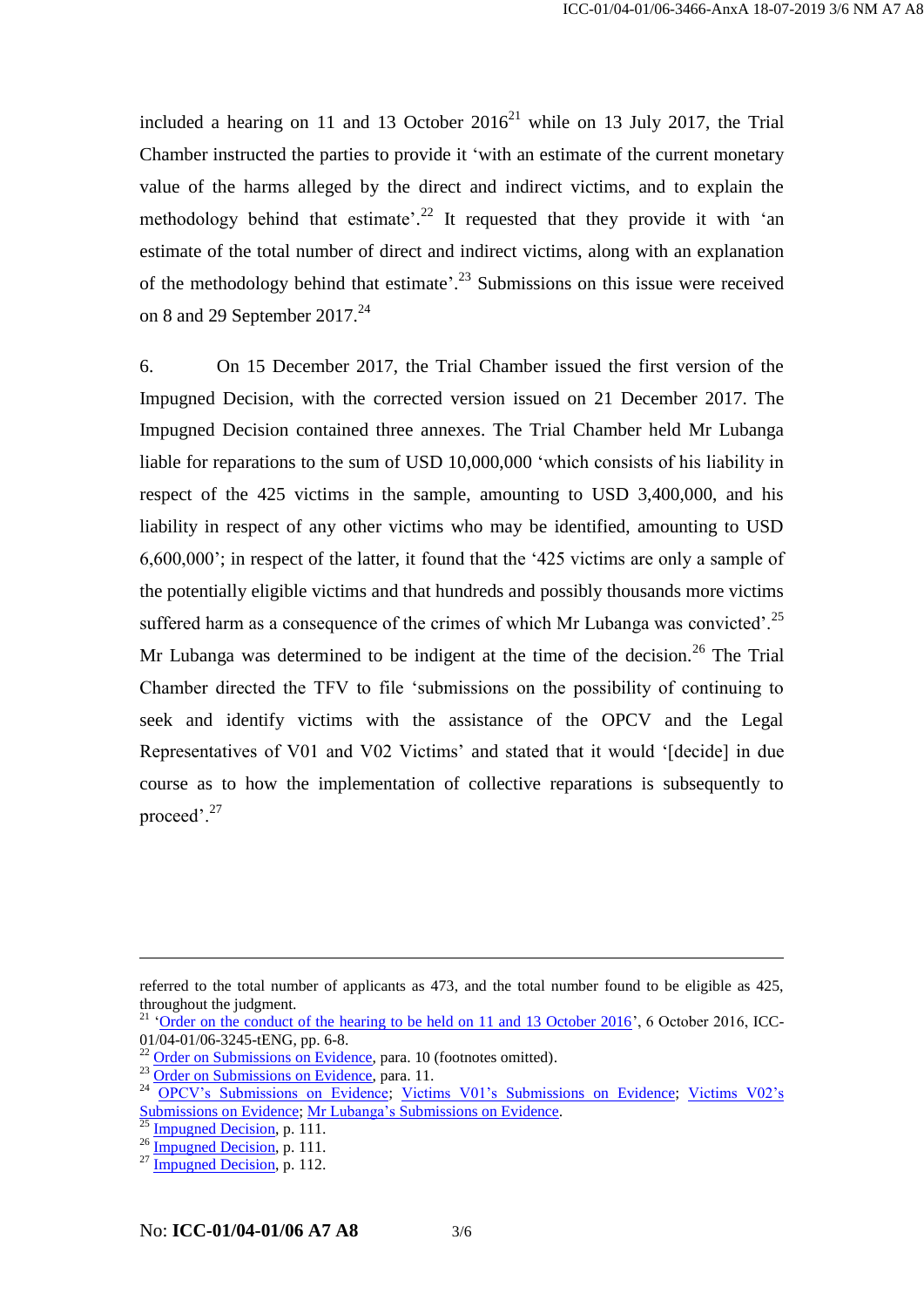## II. PROCEEDINGS BEFORE THE APPEALS CHAMBER

7. On 15 January 2018, Victims V01 and Mr Lubanga filed notices of appeal against the Impugned Decision.<sup>28</sup> Mr Lubanga filed his appeal brief on 15 March  $2018^{29}$  and Victims V01 filed their appeal brief on 19 March 2018.<sup>30</sup>

8. On 9 May 2018, Victims V02 filed a consolidated response to both appeals.<sup>31</sup> On 15 May 2018, Victims V01 filed their response to Mr Lubanga's appeal.<sup>32</sup> On 18 May 2018, Mr Lubanga filed his response to Victims V01's appeal<sup>33</sup> and, on the same day, the OPCV filed a consolidated response to both appeals.<sup>34</sup>

9. On 17 August  $2018^{35}$  and 20 August  $2018<sup>36</sup>$  Mr Lubanga and Victims V01 filed their respective replies to the responses to the appeal briefs, after the Appeals Chamber had granted $^{37}$  their requests<sup>38</sup> to do so.

10. On 21 September 2018, the Appeals Chamber scheduled a hearing on the appeals for 17 October 2018 and stated that the TFV could submit written observations on issues arising from the appeals by 11 October 2019, with responses thereto to be heard during the hearing.<sup>39</sup>

<sup>28</sup> 'Notice of Appeal against Trial Chamber II's "*[Décision fixant le montant des réparations auxquelles](http://www.legal-tools.org/doc/84f9a7/)  [Thomas Lubanga est tenu"](http://www.legal-tools.org/doc/84f9a7/)* of 15 December 2017', dated 15 January 2018 and registered on 16 January 2018, ICC-01/04-01/06-3387-tENG; ['Notice of Appeal by the Defence for Mr Thomas Lubanga Dyilo](http://www.legal-tools.org/doc/e8e1e4/)  against the "*[Décision fixant le montant des réparations auxquelles Thomas Lubanga est tenu](http://www.legal-tools.org/doc/e8e1e4/)*" Handed Down by Trial Chamber II on 15 December 2017 and Amended by way of the Decisions of 20 and 21 [December 2017'](http://www.legal-tools.org/doc/e8e1e4/), dated 15 January 2018 and registered on 16 January 2018, ICC-01/04-01/06-3388 tENG.

<sup>&</sup>lt;sup>29</sup> [Mr Lubanga's](http://www.legal-tools.org/doc/20d0e1/) Appeal Brief.

 $30 \frac{\text{Nucleon}}{\text{Victimes}}$  [Victims V01's Appeal Brief.](http://www.legal-tools.org/doc/1ba389/)

<sup>&</sup>lt;sup>31</sup> [Victims V02's Consolidated Response to the Appeal Briefs.](http://www.legal-tools.org/doc/d05d4c/)

<sup>&</sup>lt;sup>32</sup> [Victims V01's Response to Mr Lubanga's Appeal.](http://www.legal-tools.org/doc/777c9e/)

<sup>&</sup>lt;sup>33</sup> [Mr Lubanga's Response to Victims V01's Appeal.](http://www.legal-tools.org/doc/be7298/)

<sup>&</sup>lt;sup>34</sup> [OPCV's Consolidated Response to the Appeal Briefs.](http://www.legal-tools.org/doc/62adea/)

<sup>&</sup>lt;sup>35</sup> [Mr Lubanga's Reply.](http://www.legal-tools.org/doc/4317f9/)

<sup>&</sup>lt;sup>36</sup> [Victims V01's Reply.](http://www.legal-tools.org/doc/d0af10/)

 $\frac{37}{10}$   $\frac{1}{20}$   $\frac{1}{20}$   $\frac{1}{20}$   $\frac{1}{20}$   $\frac{1}{20}$   $\frac{1}{20}$   $\frac{1}{20}$   $\frac{1}{20}$   $\frac{1}{20}$   $\frac{1}{20}$   $\frac{1}{20}$   $\frac{1}{20}$   $\frac{1}{20}$   $\frac{1}{20}$   $\frac{1}{20}$   $\frac{1}{20}$   $\frac{1}{20}$   $\frac{1}{20}$   $\frac{1}{20}$ 

<sup>&</sup>lt;sup>38</sup> 'Application for Leave to Reply to the "Consolidated Response to the Appeal Briefs of the Defence [and the Legal Representatives of V01 Victims against the Trial Chamber II Decision of 15 December](http://www.legal-tools.org/doc/b99916/)  [2017" filed on 18 May 2018 by the Office of Public Counsel for Victims'](http://www.legal-tools.org/doc/b99916/), 22 May 2018, ICC-01/04- 01/06-3408-tENG, reclassified as public on 20 August 2018; ['Defence Application for Leave to File a](http://www.legal-tools.org/doc/6c15d8/)  [Consolidated Reply to the Responses of the Legal Representatives of the V01 Group of Victims and](http://www.legal-tools.org/doc/6c15d8/)  [the Office of Public Counsel for Victims Respectively Filed on 15 and 18 May 2018'](http://www.legal-tools.org/doc/6c15d8/), 24 May 2018, ICC-01/04-01/06-3410-tENG, reclassified as public on 5 October 2018.

<sup>&</sup>lt;sup>39</sup> 'Scheduling order for a hearing before the Appeals Chamber and invitation to the Trust Fund for [Victims to submit observations'](http://www.legal-tools.org/doc/4a573c/), 21 September 2018, ICC-01/04-01/06-3419, para. 3.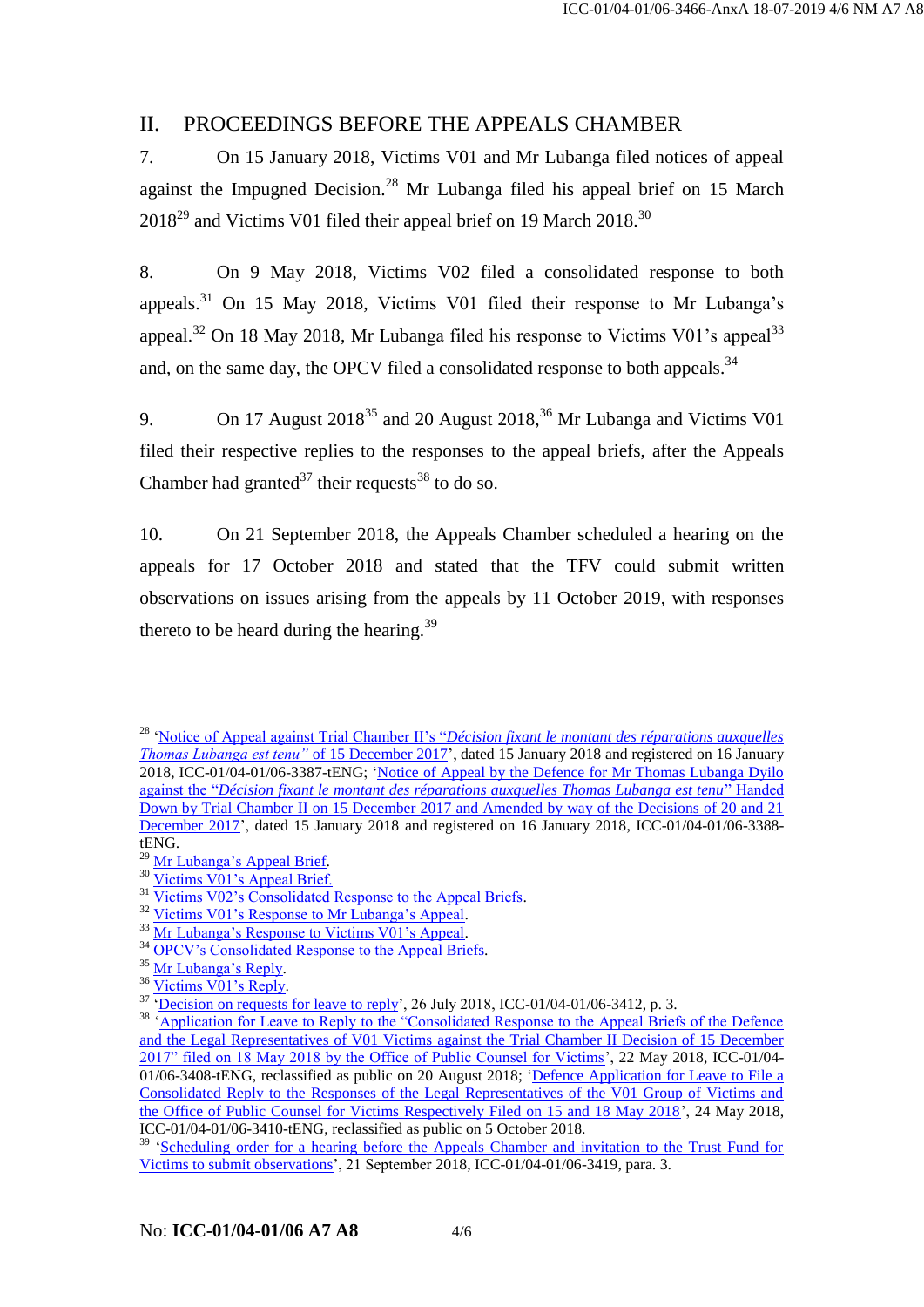11. On 5 October 2018, the Appeals Chamber invited requests for leave to submit observations under rule 103 of the Rules. $40$  No such requests were filed within the time limit set.

12. On 15 November 2018, following the Appeals Chamber's decision<sup>41</sup> granting the TFV's request<sup>42</sup> for an extension of time, the TFV filed its observations.<sup>43</sup>

13. Having issued an order postponing the oral hearing to December 2018.<sup>44</sup> the Appeals Chamber, on 6 November 2018, issued another scheduling order setting out, *inter alia*, questions for the parties and the TFV, and fixing the hearing for 11 and 12 December 2018.<sup>45</sup> The hearing was again postponed<sup>46</sup> and a subsequent order fixed it for 7 and 8 February 2019.<sup>47</sup> Victims V01 filed a request to reschedule this hearing<sup>48</sup> and the Appeals Chamber, on 2 January 2019, cancelled the hearing and ordered the filing of written submissions on the issues identified in the Scheduling Order of 6 November 2018 and including any responses to the TFV's Submissions, by 31 January 2019.<sup>49</sup> On 30 and 31 January 2019, the parties filed their submissions.<sup>50</sup>

<sup>&</sup>lt;sup>40</sup> ['Order on observations pursuant to rule 103 of the Rules of Procedure and Evidence'](http://www.legal-tools.org/doc/6d81b8/), 5 October 2018, ICC-01/04-01/06-3424, p. 3.

<sup>&</sup>lt;sup>41</sup> ['Decision on Trust Fund for Victims' request for time extension'](http://www.legal-tools.org/doc/5ee50c/), 10 October 2018, ICC-01/04- $01/06 - 3428$ , p. 3.

<sup>&</sup>lt;sup>42</sup> ['Request for an Extension of Time'](http://www.legal-tools.org/doc/8dbedb/), dated 9 October 2018 and registered on 10 October 2018, ICC- $01/\overline{04-01/06-3426}$ , paras 1, 5.

<sup>&</sup>lt;sup>43</sup> [TFV's Submissions.](https://www.legal-tools.org/en/doc/b3c52a/)

<sup>&</sup>lt;sup>44</sup> ['Order regarding the hearing scheduled by the Appeals Chamber'](http://www.legal-tools.org/doc/f9dc02/), 4 October 2018, ICC-01/04-01/06-3423, p. 3.

 $\frac{1}{5}$  [Scheduling Order of 6 November 2018,](http://www.legal-tools.org/doc/260189/) p. 3.

<sup>&</sup>lt;sup>46</sup> ['Order regarding the hearing scheduled for 11](http://www.legal-tools.org/doc/2dd7ca/) and 12 December 2018', 5 December 2018, ICC-01/04-01/06-3431, p. 3.

<sup>&</sup>lt;sup>47</sup> ['Scheduling order for a hearing before the Appeals Chamber'](http://www.legal-tools.org/doc/336ad8/), 20 December 2018, ICC-01/04-01/06-3433, p. 3.

<sup>&</sup>lt;sup>48</sup> 'Demande des Représentants légaux des victimes de reconsidérer le « Scheduling order for hearing [before the Appeals Chamber », ICC-01/04-01/06-3433](http://www.legal-tools.org/doc/a38982/) A7 A8', dated 26 December 2018 and registered on 27 December 2018, ICC-01/04-01/06-3434-Red, para. 6. A public redacted version was registered on 4 January 2019.

[Order on Conduct of Proceedings,](http://www.legal-tools.org/doc/655229/) p. 3.

<sup>50</sup> [Victims V01's Submissions Following the Appeals Chamber's Questions;](http://www.legal-tools.org/doc/c1485d/) [Mr Lubanga's](http://www.legal-tools.org/doc/4cde62/)  [Submissions Following the Appeals Chamber's Questions;](http://www.legal-tools.org/doc/4cde62/) [Victims V02's Submissions Following the](http://www.legal-tools.org/doc/0adf33/)  [Appeals Chamber's Questions;](http://www.legal-tools.org/doc/0adf33/) [OPCV's Submissions Following the Appeals Chamber's Questions.](http://www.legal-tools.org/doc/26d69f/)